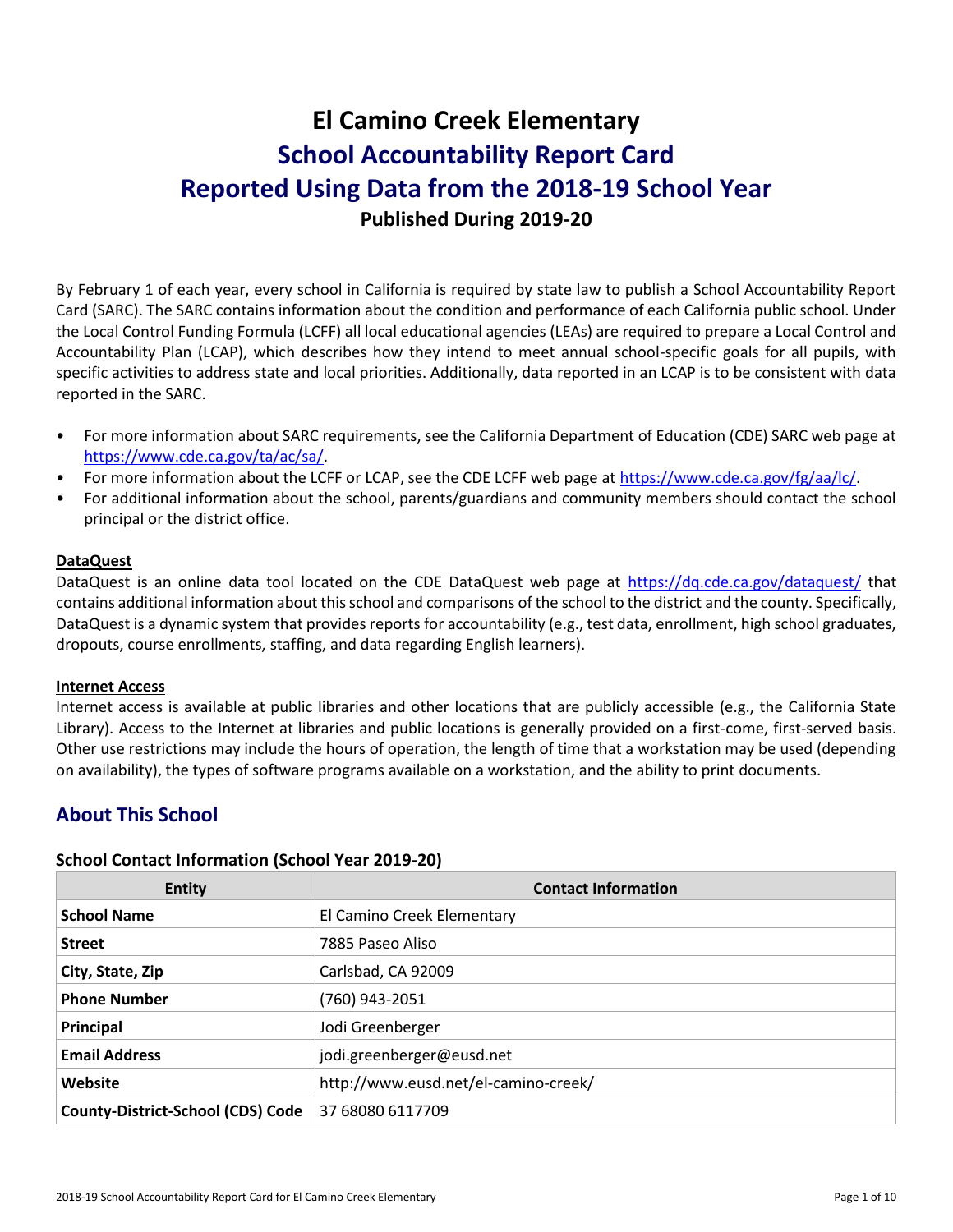| <b>Entity</b>        | <b>Contact Information</b>                        |
|----------------------|---------------------------------------------------|
| <b>District Name</b> | <b>Encinitas Union Elementary School District</b> |
| <b>Phone Number</b>  | 760.944.4300                                      |
| Superintendent       | Andrée Grey                                       |
| <b>Email Address</b> | Andrée.Grey@eusd.net                              |
| Website              | www.eusd.net/pages/default.aspx                   |

## **School Description and Mission Statement (School Year 2019-20)**

El Camino Creek is a justice school in which children from all backgrounds are committed to promoting peace and to demonstrating a genuine respect for all. We support and engage all children, building on their individual strengths by integrating civics education, technology, garden, music, library, science, PE and art into the core subjects. We believe that students are most engaged when learning through hands-on experiences. We are a school in which all members of the school community contribute to the vision of their ideal school and in which they collaborate to achieve that dream. We are a school where ideas count and where students are educated for success in a global society.

### **Student Enrollment by Grade Level (School Year 2018-19)**

| <b>Grade Level</b>      | <b>Number of Students</b> |
|-------------------------|---------------------------|
| Kindergarten            | 74                        |
| Grade 1                 | 69                        |
| Grade 2                 | 96                        |
| Grade 3                 | 103                       |
| Grade 4                 | 85                        |
| Grade 5                 | 81                        |
| Grade 6                 | 79                        |
| <b>Total Enrollment</b> | 587                       |

### **Student Enrollment by Group (School Year 2018-19)**

| <b>Student Group</b>                   | <b>Percent of Total Enrollment</b> |
|----------------------------------------|------------------------------------|
| <b>Black or African American</b>       | 0.9                                |
| American Indian or Alaska Native       | 0.3                                |
| Asian                                  | 6                                  |
| <b>Filipino</b>                        | 0.5                                |
| <b>Hispanic or Latino</b>              | 8.9                                |
| White                                  | 79.9                               |
| <b>Two or More Races</b>               | 3.4                                |
| <b>Socioeconomically Disadvantaged</b> | 5.6                                |
| <b>English Learners</b>                | 2                                  |
| <b>Students with Disabilities</b>      | 12.6                               |
| <b>Homeless</b>                        |                                    |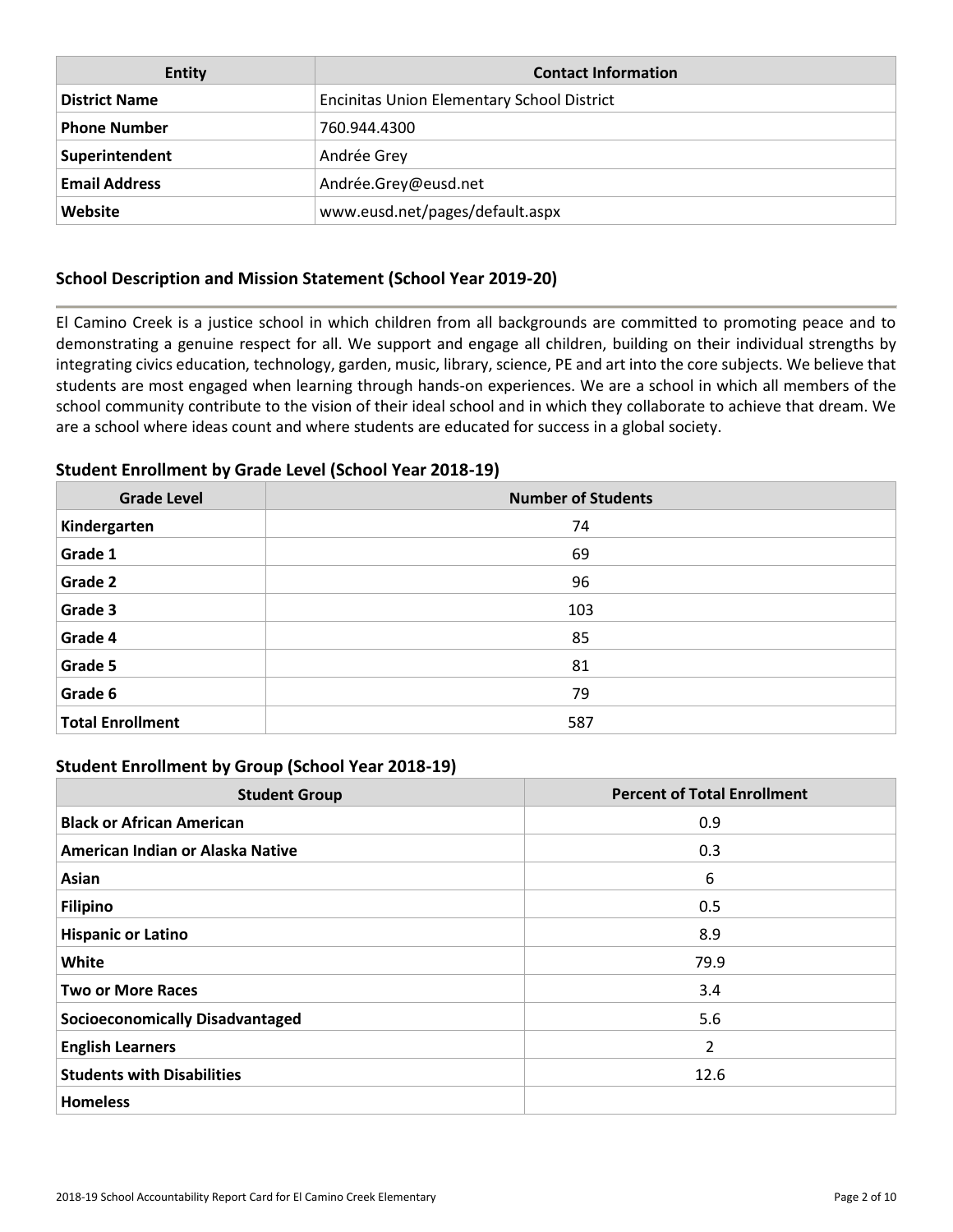## **A. Conditions of Learning**

## **State Priority: Basic**

The SARC provides the following information relevant to the State priority: Basic (Priority 1):

- Degree to which teachers are appropriately assigned and fully credentialed in the subject area and for the pupils they are teaching;
- Pupils have access to standards-aligned instructional materials; and
- School facilities are maintained in good repair

### **Teacher Credentials**

| <b>Teachers</b>                                                    |              | <b>School</b><br>2018-19 | <b>School</b><br>2019-20 | <b>District</b><br>2019-20 |
|--------------------------------------------------------------------|--------------|--------------------------|--------------------------|----------------------------|
| <b>With Full Credential</b>                                        | 24           | 23                       | 27                       | -25                        |
| <b>Without Full Credential</b>                                     | <sup>0</sup> |                          |                          |                            |
| Teaching Outside Subject Area of Competence (with full credential) | 0            |                          |                          |                            |

#### **Teacher Misassignments and Vacant Teacher Positions**

| Indicator                                             | 2017-18 | 2018-19 | 2019-20 |
|-------------------------------------------------------|---------|---------|---------|
| <b>Misassignments of Teachers of English Learners</b> |         |         |         |
| <b>Total Teacher Misassignments*</b>                  |         |         |         |
| <b>Vacant Teacher Positions</b>                       |         |         |         |

Note: "Misassignments" refers to the number of positions filled by teachers who lack legal authorization to teach that grade level, subject area, student group, etc. \*Total Teacher Misassignments includes the number of Misassignments of Teachers of English Learners.

## **Quality, Currency, Availability of Textbooks and Instructional Materials (School Year 2019-20)**

### **Year and month in which data were collected:** September, 2019

| <b>Subject</b>                | <b>Textbooks and Other Instructional</b><br><b>Materials/year of Adoption</b> | <b>From Most</b><br>Recent<br><b>Adoption?</b> | <b>Percent Students</b><br><b>Lacking Own</b><br><b>Assigned Copy</b> |
|-------------------------------|-------------------------------------------------------------------------------|------------------------------------------------|-----------------------------------------------------------------------|
| <b>Reading/Language Arts</b>  | National Geographic/2017                                                      | Yes                                            | 0                                                                     |
| <b>Mathematics</b>            | Scott Foresman-Addison Wesley/2009                                            | Yes                                            | 0                                                                     |
| <b>Science</b>                | Houghton Mifflin/2007                                                         | Yes                                            | 0                                                                     |
| <b>History-Social Science</b> | Harcourt/2006                                                                 | Yes                                            | 0                                                                     |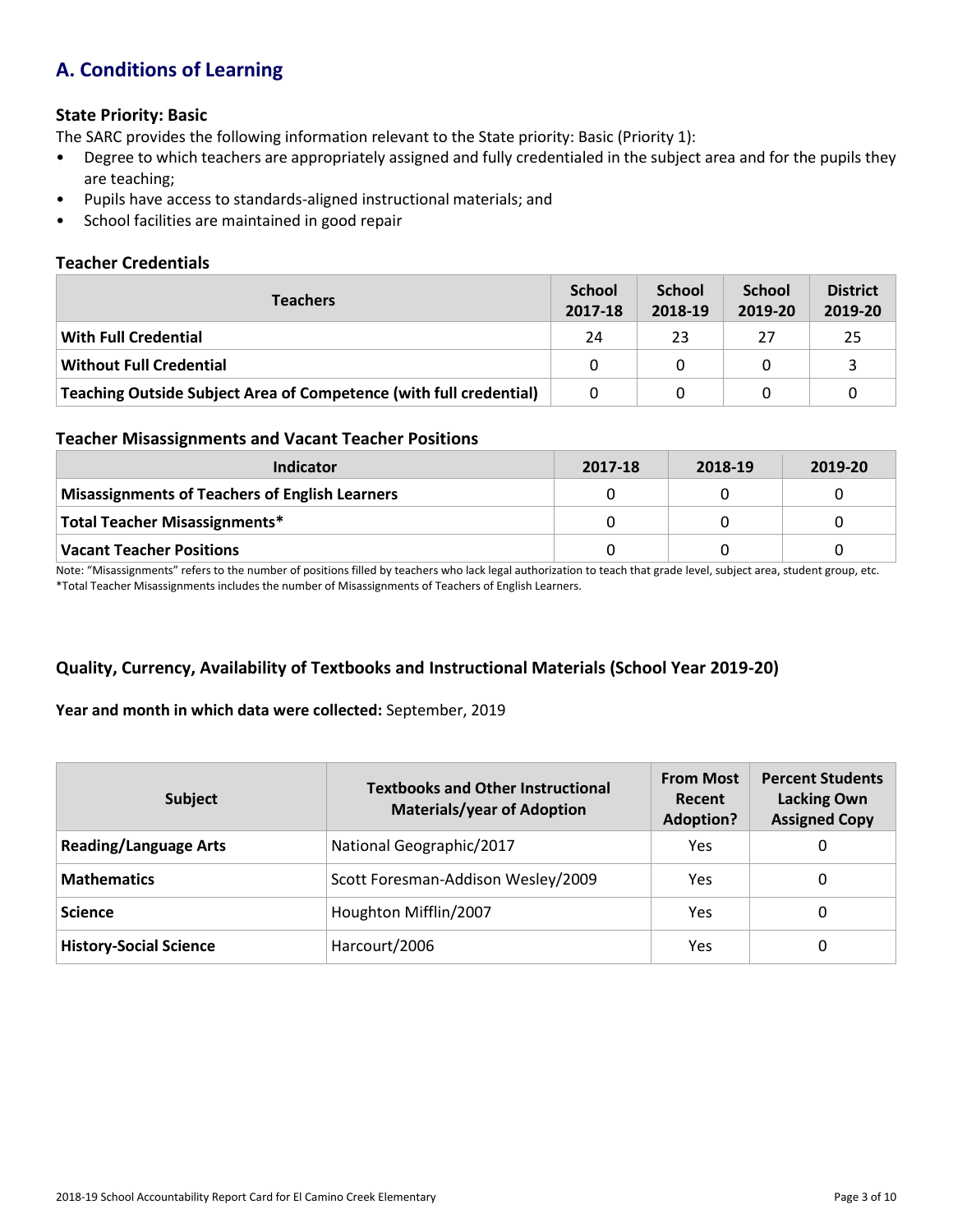## **School Facility Conditions and Planned Improvements (Most Recent Year)**

El Camino Creek Elementary School provides a safe, clean environment for all students, staff and volunteers. The school facilities were built in 2000 and currently include the library, multi-purpose room, staff lounge, science lab, thirty-nine permanent classrooms, four portable classrooms, and two playgrounds. Improvements made in 2011-12: Replaced worn ramps to kindergarten cottages, all doors in the office building received new safety locks so as to be able to secure doors in an intruder incident, rooms 202 and 215 and the 500 building classrooms received safety bars on doors, and the ECC garden area underwent a complete revitalization as a part of our Green Team work in 2012–13. In 2014, the garden area was expanded further, to include new shaded areas for studying and to allow for further experimentation beds and planting. In 2017, all classrooms, offie and MPR received new carpeting.

District maintenance supervisors are proactive and conduct inspections at school sites on a continual basis. Repairs necessary to keep the school in good repair and working order are completed in a timely manner. A work order process is used to ensure efficient service and that emergency repairs are given the highest priority. District maintenance has indicated that 100% of all toilets on school grounds are in working order.

All schools within the Encinitas Union School District will have various site upgrades during the next 3-5 years based on the Capital Facilities and Technology Plan submitted as a component of Proposition P that was passed by the voters in November 2010.

## **School Facility Good Repair Status (Most Recent Year)**

Using the **most recently collected** FIT data (or equivalent), provide the following:

- Determination of repair status for systems listed
- Description of any needed maintenance to ensure good repair
- The year and month in which the data were collected
- The overall rating

### **Year and month of the most recent FIT report:** February 22, 2019

| <b>System Inspected</b>                                                | Rating           | <b>Repair Needed and Action Taken or Planned</b> |
|------------------------------------------------------------------------|------------------|--------------------------------------------------|
| Systems: Gas Leaks,<br>Mechanical/HVAC, Sewer                          | Good             |                                                  |
| <b>Interior: Interior Surfaces</b>                                     | Good             |                                                  |
| <b>Cleanliness: Overall Cleanliness,</b><br>Pest/Vermin Infestation    | Good             |                                                  |
| <b>Electrical: Electrical</b>                                          | Good             |                                                  |
| Restrooms/Fountains: Restrooms,<br>Sinks/Fountains                     | Good             |                                                  |
| Safety: Fire Safety, Hazardous<br><b>Materials</b>                     | Good             |                                                  |
| <b>Structural: Structural Damage,</b><br>Roofs                         | Good             |                                                  |
| External: Playground/School<br>Grounds, Windows/<br>Doors/Gates/Fences | Good             |                                                  |
| <b>Overall Rating</b>                                                  | <b>Exemplary</b> |                                                  |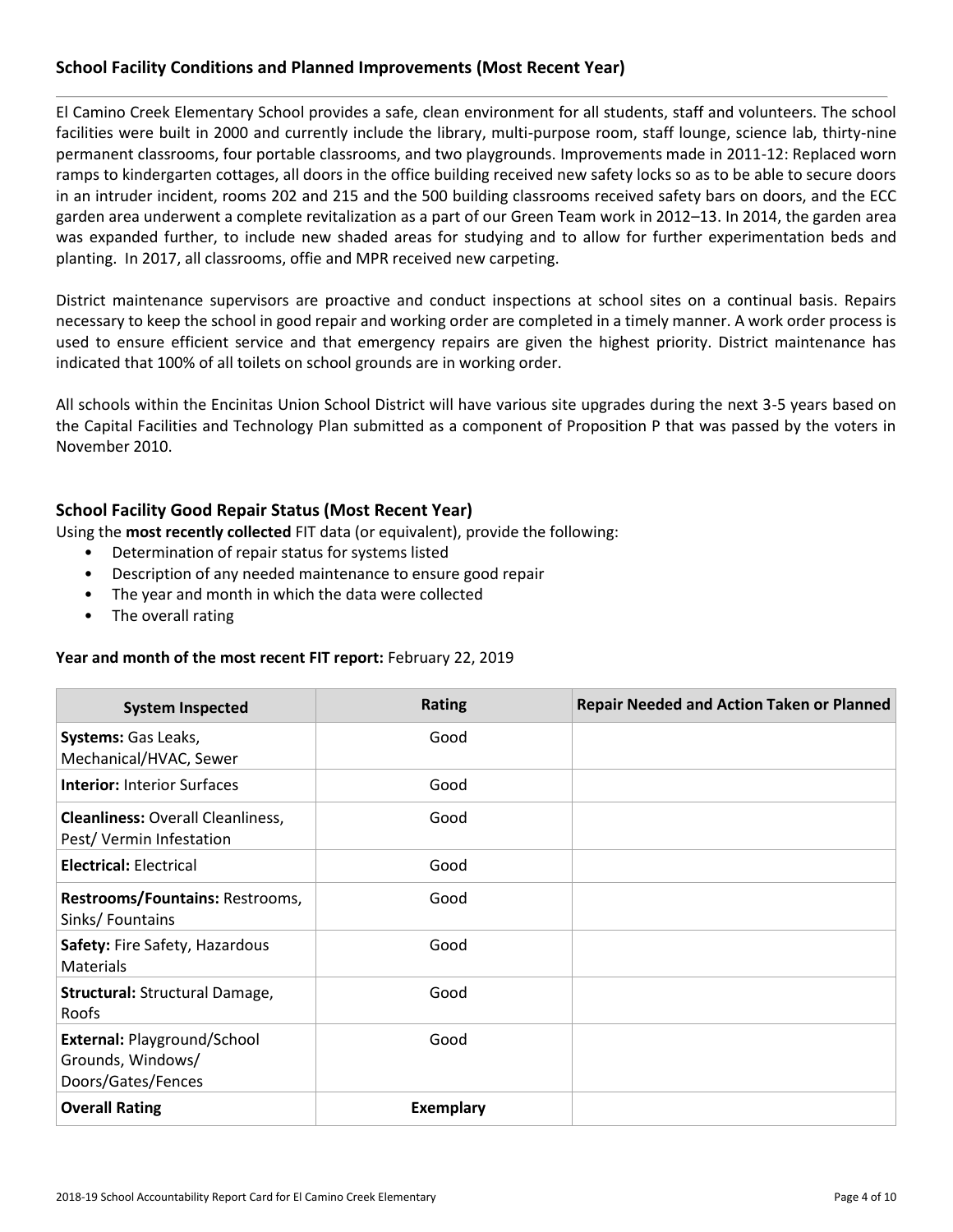## **B. Pupil Outcomes**

## **State Priority: Pupil Achievement**

The SARC provides the following information relevant to the State priority: Pupil Achievement (Priority 4):

- **Statewide assessments** (i.e., California Assessment of Student Performance and Progress [CAASPP] System, which includes the Smarter Balanced Summative Assessments for students in the general education population and the California Alternate Assessments [CAAs] for English language arts/literacy [ELA] and mathematics given in grades three through eight and grade eleven. Only eligible students may participate in the administration of the CAAs. CAAs items are aligned with alternate achievement standards, which are linked with the Common Core State Standards [CCSS] for students with the most significant cognitive disabilities); and
- The percentage of students who have successfully completed courses that satisfy the requirements for entrance to the University of California and the California State University, or career technical education sequences or programs of study.

## **CAASPP Test Results in ELA and Mathematics for All Students Grades Three through Eight and Grade Eleven**

## **Percentage of Students Meeting or Exceeding the State Standard**

| <b>Subject</b>                                                       | <b>School</b><br>2017-18 | <b>School</b><br>2018-19 | <b>District</b><br>2017-18 | <b>District</b><br>2018-19 | <b>State</b><br>2017-18 | <b>State</b><br>2018-19 |
|----------------------------------------------------------------------|--------------------------|--------------------------|----------------------------|----------------------------|-------------------------|-------------------------|
| <b>English Language Arts/Literacy</b><br>$\vert$ (grades 3-8 and 11) | 84                       | 77                       | 75                         | 75                         | 50                      | 50                      |
| <b>Mathematics</b><br>$\vert$ (grades 3-8 and 11)                    | 78                       | 77                       | 71                         | 71                         | 38                      | 39                      |

Note: Percentages are not calculated when the number of students tested is ten or less, either because the number of students in this category is too small for statistical accuracy or to protect student privacy.

Note: ELA and mathematics test results include the Smarter Balanced Summative Assessment and the CAA. The "Percent Met or Exceeded" is calculated by taking the total number of students who met or exceeded the standard on the Smarter Balanced Summative Assessment plus the total number of students who met the standard (i.e., achieved Level 3-Alternate) on the CAAs divided by the total number of students who participated in both assessments.

## **CAASPP Test Results in ELA by Student Group**

### **Grades Three through Eight and Grade Eleven (School Year 2018-19)**

| <b>Student Group</b>                | <b>Total</b><br><b>Enrollment</b> | <b>Number</b><br><b>Tested</b> | Percent<br><b>Tested</b> | Percent<br><b>Not</b><br><b>Tested</b> | Percent<br>Met or<br><b>Exceeded</b> |
|-------------------------------------|-----------------------------------|--------------------------------|--------------------------|----------------------------------------|--------------------------------------|
| <b>All Students</b>                 | 349                               | 346                            | 99.14                    | 0.86                                   | 76.88                                |
| <b>Male</b>                         | 170                               | 167                            | 98.24                    | 1.76                                   | 74.25                                |
| Female                              | 179                               | 179                            | 100.00                   | 0.00                                   | 79.33                                |
| <b>Black or African American</b>    | $- -$                             | --                             | $\overline{\phantom{a}}$ | --                                     | $- -$                                |
| American Indian or Alaska Native    |                                   |                                |                          |                                        |                                      |
| Asian                               | 23                                | 23                             | 100.00                   | 0.00                                   | 86.96                                |
| <b>Filipino</b>                     | $- -$                             | --                             | --                       | --                                     | --                                   |
| <b>Hispanic or Latino</b>           | 26                                | 25                             | 96.15                    | 3.85                                   | 76.00                                |
| Native Hawaiian or Pacific Islander |                                   |                                |                          |                                        |                                      |
| <b>White</b>                        | 287                               | 285                            | 99.30                    | 0.70                                   | 76.14                                |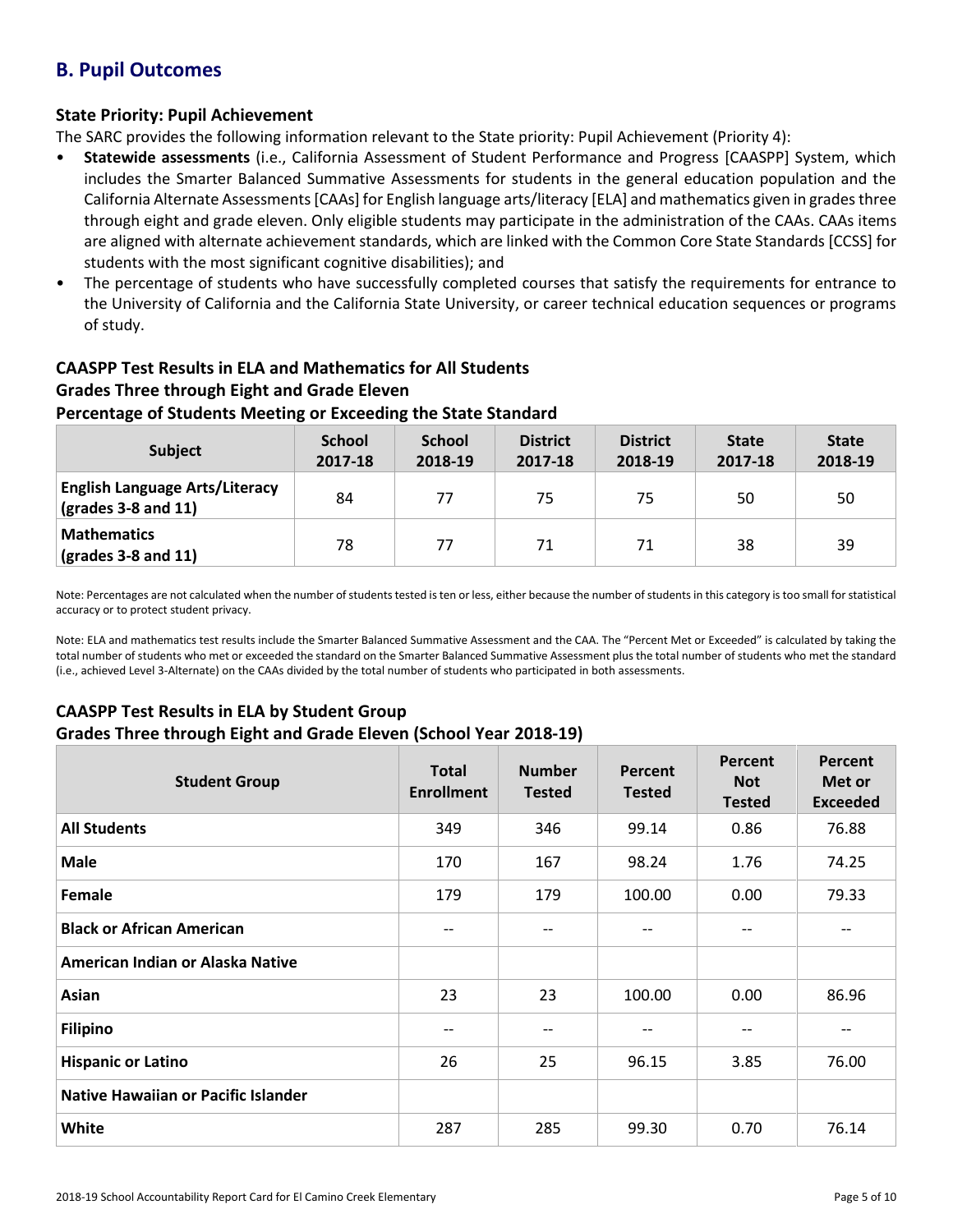| <b>Student Group</b>                                 | <b>Total</b><br><b>Enrollment</b> | <b>Number</b><br><b>Tested</b> | Percent<br><b>Tested</b> | Percent<br><b>Not</b><br><b>Tested</b> | Percent<br>Met or<br><b>Exceeded</b> |
|------------------------------------------------------|-----------------------------------|--------------------------------|--------------------------|----------------------------------------|--------------------------------------|
| <b>Two or More Races</b>                             | --                                |                                | $\qquad \qquad -$        | --                                     |                                      |
| <b>Socioeconomically Disadvantaged</b>               | 20                                | 19                             | 95.00                    | 5.00                                   | 84.21                                |
| <b>English Learners</b>                              | $- -$                             |                                | $\qquad \qquad -$        | $- -$                                  | --                                   |
| <b>Students with Disabilities</b>                    | 64                                | 62                             | 96.88                    | 3.12                                   | 48.39                                |
| <b>Students Receiving Migrant Education Services</b> |                                   |                                |                          |                                        |                                      |
| <b>Foster Youth</b>                                  |                                   |                                |                          |                                        |                                      |
| <b>Homeless</b>                                      |                                   |                                |                          |                                        |                                      |

Note: ELA test results include the Smarter Balanced Summative Assessment and the CAA. The "Percent Met or Exceeded" is calculated by taking the total number of students who met or exceeded the standard on the Smarter Balanced Summative Assessment plus the total number of students who met the standard (i.e., achieved Level 3-Alternate) on the CAAs divided by the total number of students who participated in both assessments.

Note: Double dashes (--) appear in the table when the number of students is ten or less, either because the number of students in this category is too small for statistical accuracy or to protect student privacy.

Note: The number of students tested includes all students who participated in the test whether they received a score or not; however, the number of students tested is not the number that was used to calculate the achievement level percentages. The achievement level percentages are calculated using only students who received scores.

| <b>Student Group</b>                                 | <b>Total</b><br><b>Enrollment</b> | <b>Number</b><br><b>Tested</b> | <b>Percent</b><br><b>Tested</b> | Percent<br><b>Not</b><br><b>Tested</b> | Percent<br>Met or<br><b>Exceeded</b> |
|------------------------------------------------------|-----------------------------------|--------------------------------|---------------------------------|----------------------------------------|--------------------------------------|
| <b>All Students</b>                                  | 349                               | 346                            | 99.14                           | 0.86                                   | 76.88                                |
| <b>Male</b>                                          | 170                               | 167                            | 98.24                           | 1.76                                   | 79.64                                |
| <b>Female</b>                                        | 179                               | 179                            | 100.00                          | 0.00                                   | 74.30                                |
| <b>Black or African American</b>                     | $-$                               | $- -$                          | $\qquad \qquad -$               | $-$                                    | $\overline{\phantom{a}}$             |
| American Indian or Alaska Native                     |                                   |                                |                                 |                                        |                                      |
| Asian                                                | 23                                | 23                             | 100.00                          | 0.00                                   | 86.96                                |
| <b>Filipino</b>                                      | $-$                               | $\overline{\phantom{a}}$       | $-$                             | $-$                                    | $\qquad \qquad -$                    |
| <b>Hispanic or Latino</b>                            | 26                                | 25                             | 96.15                           | 3.85                                   | 56.00                                |
| <b>Native Hawaiian or Pacific Islander</b>           |                                   |                                |                                 |                                        |                                      |
| White                                                | 287                               | 285                            | 99.30                           | 0.70                                   | 77.89                                |
| <b>Two or More Races</b>                             | $-$                               | $\overline{\phantom{a}}$       | $\hspace{0.05cm} \textbf{--}$   | $- -$                                  | $\overline{\phantom{m}}$             |
| <b>Socioeconomically Disadvantaged</b>               | 20                                | 19                             | 95.00                           | 5.00                                   | 78.95                                |
| <b>English Learners</b>                              | $-\, -$                           | $-$                            | $\qquad \qquad -$               | $-$                                    | $\overline{\phantom{m}}$             |
| <b>Students with Disabilities</b>                    | 64                                | 62                             | 96.88                           | 3.12                                   | 56.45                                |
| <b>Students Receiving Migrant Education Services</b> |                                   |                                |                                 |                                        |                                      |

## **CAASPP Test Results in Mathematics by Student Group Grades Three through Eight and Grade Eleven (School Year 2018-19)**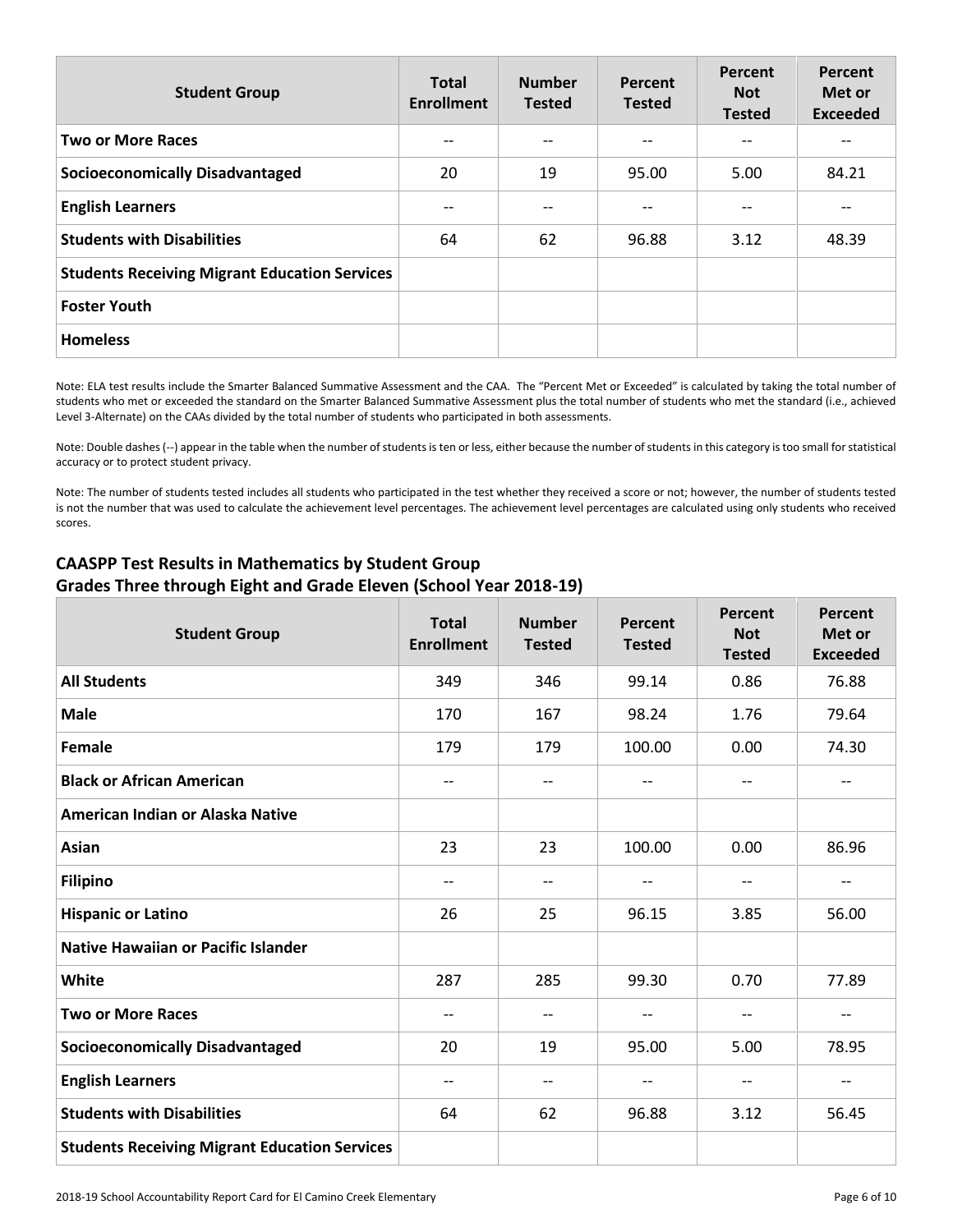| <b>Student Group</b> | <b>Total</b><br><b>Enrollment</b> | <b>Number</b><br><b>Tested</b> | Percent<br><b>Tested</b> | Percent<br><b>Not</b><br><b>Tested</b> | Percent<br>Met or<br><b>Exceeded</b> |
|----------------------|-----------------------------------|--------------------------------|--------------------------|----------------------------------------|--------------------------------------|
| <b>Foster Youth</b>  |                                   |                                |                          |                                        |                                      |
| <b>Homeless</b>      |                                   |                                |                          |                                        |                                      |

Note: Mathematics test results include the Smarter Balanced Summative Assessment and the CAA. The "Percent Met or Exceeded" is calculated by taking the total number of students who met or exceeded the standard on the Smarter Balanced Summative Assessment plus the total number of students who met the standard (i.e., achieved Level 3-Alternate) on the CAAs divided by the total number of students who participated in both assessments.

Note: Double dashes (--) appear in the table when the number of students is ten or less, either because the number of students in this category is too small for statistical accuracy or to protect student privacy.

Note: The number of students tested includes all students who participated in the test whether they received a score or not; however, the number of students tested is not the number that was used to calculate the achievement level percentages. The achievement level percentages are calculated using only students who received scores.

## **CAASPP Test Results in Science for All Students**

#### **Grades Five, Eight, and Ten**

#### **Percentage of Students Meeting or Exceeding the State Standard**

| <b>Subject</b>                        | <b>School</b> | <b>School</b> | <b>District</b> | <b>District</b> | <b>State</b> | <b>State</b> |
|---------------------------------------|---------------|---------------|-----------------|-----------------|--------------|--------------|
|                                       | 2017-18       | 2018-19       | 2017-18         | 2018-19         | 2017-18      | 2018-19      |
| Science (grades 5, 8 and high school) | N/A           | N/A           | N/A             | N/A             | N/A          | N/A          |

Note: Cells with N/A values do not require data.

Note: This is a placeholder for the California Science Test (CAST) which was administered operationally during the 2018-19 school year. However, these data are not available for inclusion in the 2018-19 SARC posting due February 1, 2020. These data will be included in the 2019-20 SARC posting due February 1, 2021.

### **State Priority: Other Pupil Outcomes**

The SARC provides the following information relevant to the State priority: Other Pupil Outcomes (Priority 8):

• Pupil outcomes in the subject areas of physical education.

### **California Physical Fitness Test Results (School Year 2018-19)**

| Grade Level | <b>Percentage of Students</b> | <b>Percentage of Students</b> | <b>Percentage of Students</b> |
|-------------|-------------------------------|-------------------------------|-------------------------------|
|             | <b>Meeting Four of Six</b>    | <b>Meeting Five of Six</b>    | <b>Meeting Six of Six</b>     |
|             | <b>Fitness Standards</b>      | <b>Fitness Standards</b>      | <b>Fitness Standards</b>      |
|             | 7.2                           | 28.9                          | 60.2                          |

Note: Percentages are not calculated and double dashes (--) appear in the table when the number of students tested is ten or less, either because the number of students in this category is too small for statistical accuracy or to protect student privacy.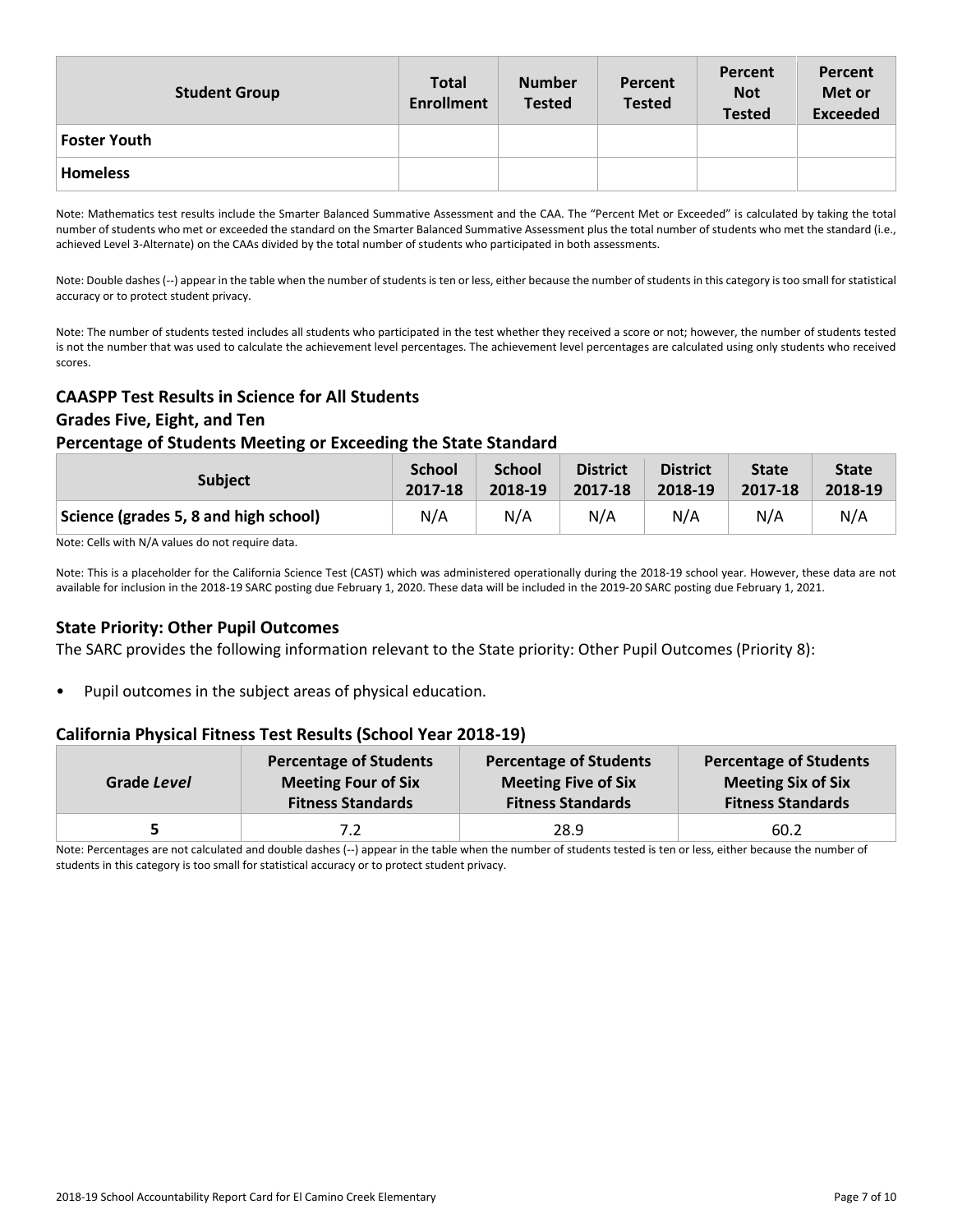## **C. Engagement**

### **State Priority: Parental Involvement**

The SARC provides the following information relevant to the State priority: Parental Involvement (Priority 3):

• Efforts the school district makes to seek parent input in making decisions for the school district and each school site.

## **Opportunities for Parental Involvement (School Year 2019-20)**

Parents and the community are very supportive of the educational programs at El Camino Creek Elementary School. Numerous programs and activities are enriched by the generous contributions made by many organizations, businesses and restaurants.

El Camino Creek Elementary School offers a variety of events, programs, and activities throughout the school year for parents to become actively involved in their child's school and education, from our annual book fair to Family Movie Nights and ice cream socials. We have a Classroom Courtroom, Jog-a-thon, a Dads' Club, Study Buddies, Robotics Club, Playground Partners, Odyssey of the Mind program, Garden Science using Life Lab Curriculum and many more opportunities for parents to volunteer.

## **State Priority: School Climate**

The SARC provides the following information relevant to the State priority: School Climate (Priority 6):

- Pupil suspension rates;
- Pupil expulsion rates; and
- Other local measures on the sense of safety.

### **Suspensions and Expulsions**

| Rate               | <b>School</b><br>2016-17 | <b>School</b><br>2017-18 | <b>School</b><br>2018-19 | <b>District</b><br>2016-17 | <b>District</b><br>2017-18 | <b>District</b><br>2018-19 | <b>State</b><br>2016-17 | <b>State</b> | <b>State</b><br>$2017 - 18$ 2018-19 |
|--------------------|--------------------------|--------------------------|--------------------------|----------------------------|----------------------------|----------------------------|-------------------------|--------------|-------------------------------------|
| <b>Suspensions</b> | 0.0                      | 0.2                      |                          | 0.3                        | 0.4                        | 0.2                        | 3.6                     | 3.5          |                                     |
| <b>Expulsions</b>  | 0.0                      | 0.0                      | 0.0                      | 0.0                        | 0.0                        | 0.0                        | 0.1                     | 0.1          | 0.1                                 |

## **School Safety Plan (School Year 2019-20)**

Maintaining a safe and orderly environment is essential to learning. The Comprehensive School Safety Plan (CSSP) is developed by El Camino Creek Elementary in consultation with local law enforcement/Emergency Preparedness staff, School Site Council (SSC) and Administrative Services in order to comply with Senate Bill 187. It was most recently updated and reviewed in September 2019 and accepted by the Board of Trustees in November 2019.

The CSSP includes elements such as emergency plans and procedures, including the Run, Hide, Fight Model, the School Protection Evacuation Plan for Wildfire, school rules and school dress codes. Fire drills are conducted monthly, earthquake drills are held four times a year, and two lockdown exercise drills are practiced each year. All schools in the district are closed campuses, and visitors must immediately register in the school office before entering the campus. School access is monitored by administrators, teachers and other school staff.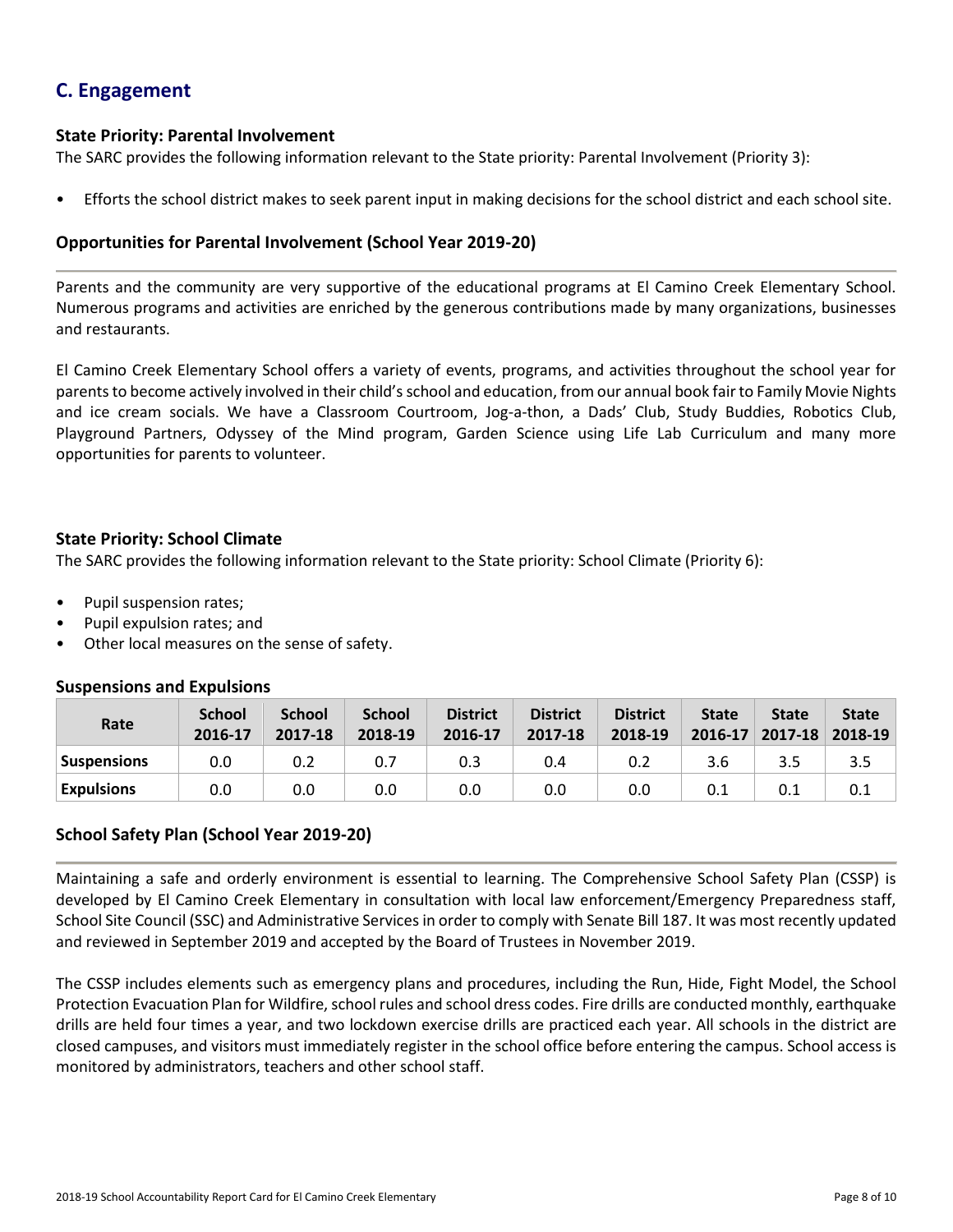## **D. Other SARC Information**

The information in this section is required to be in the SARC but is not included in the state priorities for LCFF.

| Grade<br>Level          | Average<br><b>Class</b><br><b>Size</b> | # of<br><b>Size</b><br>$1 - 20$ | # of<br><b>Size</b><br>21-32 | # of<br>Classes* Classes* Classes*<br><b>Size</b><br>$33+$ | Average<br><b>Class</b><br><b>Size</b> | # of<br><b>Size</b><br>$1 - 20$ | 2016-17 2016-17 2016-17 2016-17 2017-18 2017-18 2017-18 2017-18 2017-18 2018-19 2018-19 2018-19 2018-19<br># of<br> Classes* Classes* Classes* <br><b>Size</b><br>$21 - 32$ | # of<br><b>Size</b><br>$33+$ | <b>Average</b><br><b>Class</b><br><b>Size</b> | # of<br>Classes* Classes* Classes*<br><b>Size</b><br>$1 - 20$ | # of<br><b>Size</b><br>21-32 | # of<br><b>Size</b><br>$33+$ |
|-------------------------|----------------------------------------|---------------------------------|------------------------------|------------------------------------------------------------|----------------------------------------|---------------------------------|-----------------------------------------------------------------------------------------------------------------------------------------------------------------------------|------------------------------|-----------------------------------------------|---------------------------------------------------------------|------------------------------|------------------------------|
| К                       | 20                                     | 4                               |                              |                                                            | 20                                     | 3                               |                                                                                                                                                                             |                              | 25                                            |                                                               | 3                            |                              |
| 1                       | 24                                     |                                 | 4                            |                                                            | 23                                     |                                 | 4                                                                                                                                                                           |                              | 23                                            |                                                               | 3                            |                              |
| $\overline{2}$          | 22                                     |                                 | 4                            |                                                            | 24                                     |                                 | 4                                                                                                                                                                           |                              | 22                                            |                                                               | 4                            |                              |
| $\overline{\mathbf{3}}$ | 20                                     | $\overline{2}$                  | $\overline{2}$               |                                                            | 21                                     | 1                               | 3                                                                                                                                                                           |                              | 23                                            | $\mathbf{1}$                                                  | 4                            |                              |
| 4                       | 31                                     |                                 | $\overline{2}$               |                                                            | 28                                     |                                 | 3                                                                                                                                                                           |                              | 31                                            |                                                               | 2                            |                              |
| 5                       | 30                                     |                                 | 4                            |                                                            | 31                                     |                                 | $\mathfrak{p}$                                                                                                                                                              |                              | 30                                            |                                                               | 2                            |                              |
| 6                       | 30                                     |                                 | 3                            |                                                            | 31                                     |                                 | 3                                                                                                                                                                           |                              | 31                                            |                                                               | 3                            |                              |
| Other**                 |                                        |                                 |                              |                                                            | 29                                     |                                 |                                                                                                                                                                             |                              | 31                                            |                                                               |                              |                              |

## **Average Class Size and Class Size Distribution (Elementary)**

\*Number of classes indicates how many classes fall into each size category (a range of total students per class).

\*\* "Other" category is for multi-grade level classes.

## **Ratio of Academic Counselors to Pupils (School Year 2018-19)**

| $\blacksquare$       | Ratic   |
|----------------------|---------|
| Academic Counselors* | $\cdot$ |

\*One Full Time Equivalent (FTE) equals one staff member working full time; one FTE could also represent two staff members who each work 50 percent of full time.

## **Student Support Services Staff (School Year 2018-19)**

| <b>Title</b>                                                         | Number of FTE*<br><b>Assigned to School</b> |
|----------------------------------------------------------------------|---------------------------------------------|
| <b>Counselor (Academic, Social/Behavioral or Career Development)</b> |                                             |
| Library Media Teacher (Librarian)                                    |                                             |
| <b>Library Media Services Staff (Paraprofessional)</b>               |                                             |
| <b>Psychologist</b>                                                  | 1.0                                         |
| <b>Social Worker</b>                                                 |                                             |
| Speech/Language/Hearing Specialist                                   | 1.0                                         |
| <b>Resource Specialist (non-teaching)</b>                            | 2.5                                         |

\*One Full Time Equivalent (FTE) equals one staff member working full time; one FTE could also represent two staff members who each work 50 percent of full time.